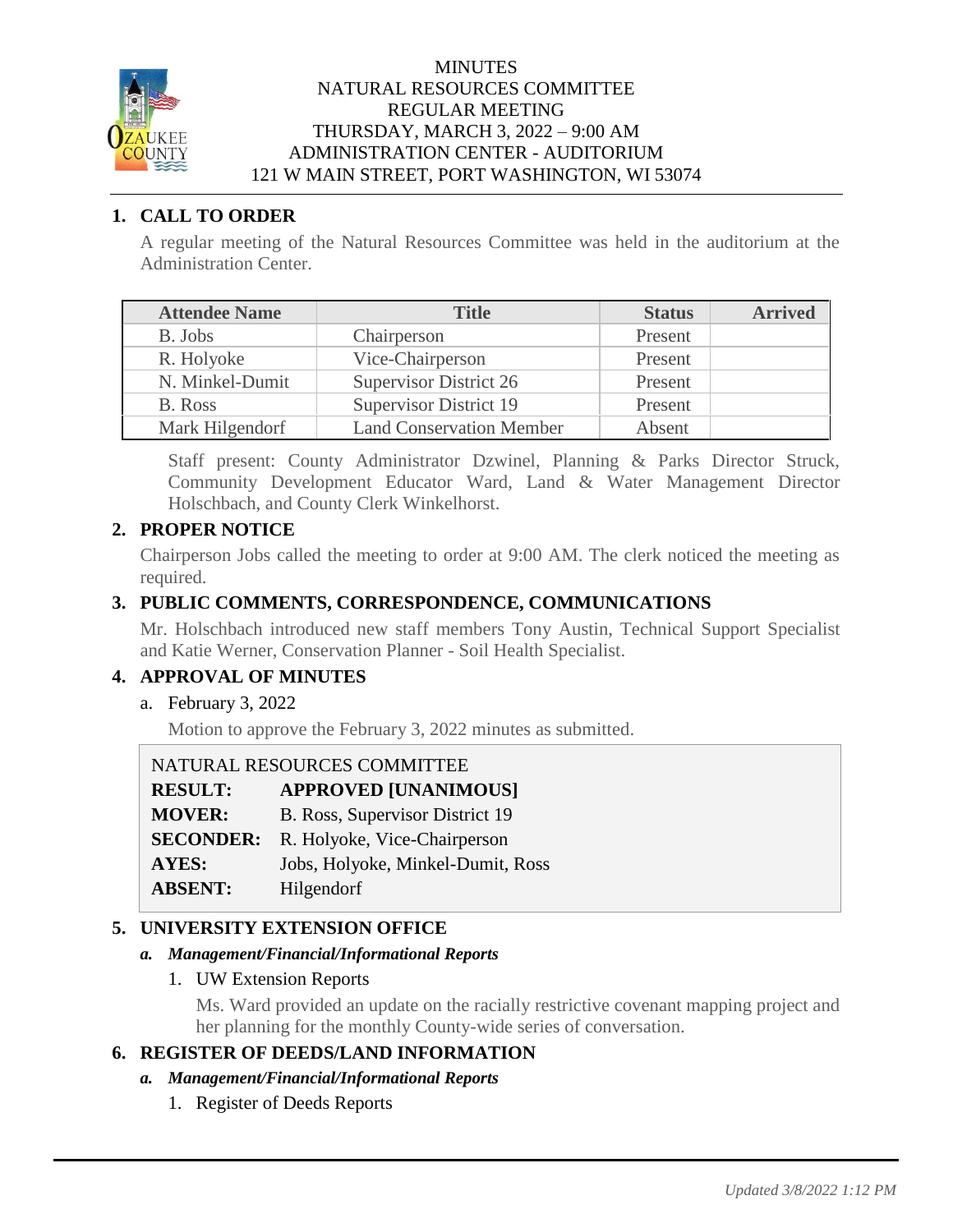There were no questions.

# **7. LAND AND WATER MANAGEMENT DEPARTMENT**

- *a. Management/Financial/Informational Reports*
	- 1. Land & Water Management Reports\*

Update on Edgewater properties; Fund For Lake Michigan grant application for supporting Clean Farm Families; tree sale; Clean Sweep on May 14; and the Soil Health event.

# **8. PLANNING AND PARKS DEPARTMENT**

#### *a. Action Items:*

1. Increase of Revenue Budget Amendment for a Wisconsin Department of Natural Resources Surface Water Planning Grant to Support Water Quality Monitoring Activities on the Little Menomonee River and Creek and Mole Creek in Ozaukee **County** 

Motion to approve the increase of revenue budget amendment recognizing \$10,000 from the Wisconsin Department of Natural Resources Surface Water Planning grant for water quality monitoring activities on Little Menomonee River and Creek and Mole Creek in Ozaukee County in conjunction with large-scale habitat restoration projects. This budget amendment will move forward to the Finance Committee for further action.

# NATURAL RESOURCES COMMITTEE

# **RESULT: APPROVED AND FORWARDED [UNANIMOUS] Next: 3/24/2022 8:30 AM**

| <b>MOVER:</b> | B. Ross, Supervisor District 19 |  |
|---------------|---------------------------------|--|
|---------------|---------------------------------|--|

- **SECONDER:** N. Minkel-Dumit, Supervisor District 26
- **AYES:** Jobs, Holyoke, Minkel-Dumit, Ross

#### 2. Submittal and Acceptance of a Brookby Foundation Grant for Engineering and Construction of a Stormwater Wetland Restoration and Groundwater Investigation at Virmond County Park

Motion to approve the submittal and acceptance of a grant application by the Planning and Parks Department to the Brookby Foundation for engineering and construction of a stormwater wetland restoration and groundwater investigation at Virmond County Park.

| NATURAL RESOURCES COMMITTEE |                                         |
|-----------------------------|-----------------------------------------|
| <b>RESULT:</b>              | <b>APPROVED [UNANIMOUS]</b>             |
| <b>MOVER:</b>               | R. Holyoke, Vice-Chairperson            |
| <b>SECONDER:</b>            | N. Minkel-Dumit, Supervisor District 26 |
| <b>AYES:</b>                | Jobs, Holyoke, Minkel-Dumit, Ross       |

3. Submittal and Acceptance of a Southeastern Wisconsin Invasive Species Consortium, Inc. Grant for Invasive Phragmites Management in the Public Road Right-of-Ways throughout Ozaukee County

Motion to approve the submittal, acceptance, and implementation of a grant by to the Planning and Parks Department to the Southeastern Wisconsin Invasive Species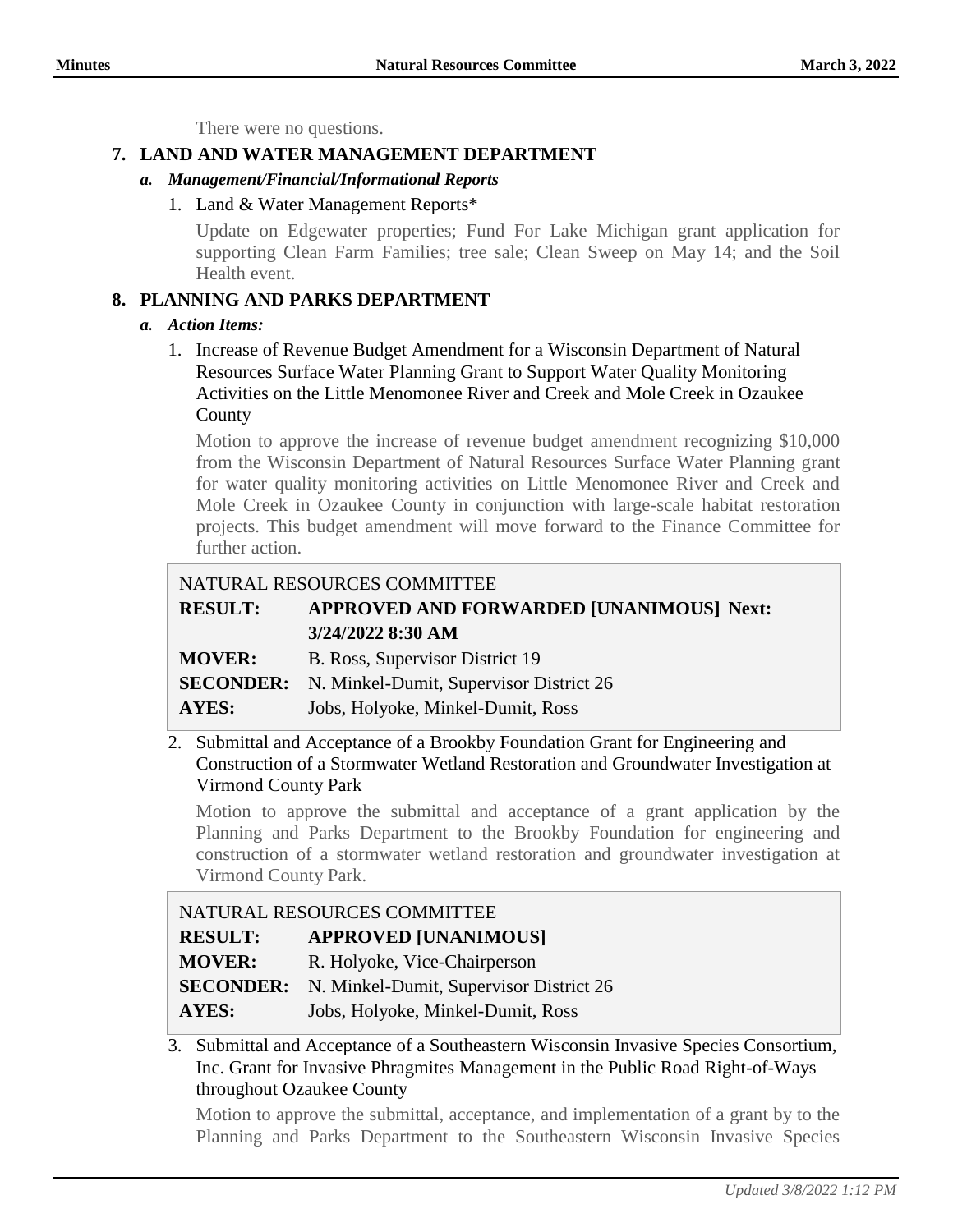Consortium, Inc. to support invasive phragmites management in the public road rightof-ways throughout Ozaukee County.

| NATURAL RESOURCES COMMITTEE |                                   |
|-----------------------------|-----------------------------------|
| <b>RESULT:</b>              | <b>APPROVED [UNANIMOUS]</b>       |
| <b>MOVER:</b>               | B. Ross, Supervisor District 19   |
| <b>SECONDER:</b>            | R. Holyoke, Vice-Chairperson      |
| <b>AYES:</b>                | Jobs, Holyoke, Minkel-Dumit, Ross |

4. Resolution: Submittal and Acceptance of a Wisconsin Department of Natural Resources Knowles-Nelson Stewardship Local Assistance Grant for Acquiring (or portions of) Parcel ID(s): (110500506003, 110500504001, 110500510001, 110500502000) Along County Highway Trunk W and the Milwaukee River in the Village of Saukville for Floodplain and Wetland Restoration per §§ 59.52(6)(a) AND 27.065(1)(a) Wisconsin Statutes as Part of the County Highway Trunk W Road Reconstruction and Restoration Project

Discussion and questions on Village of Saukville Schowalter Park, long term vision of the area acquired, can property be transferred to the Village in the future, discussions with the neighbors, timeline with road project, considerations by landowners, and history of the road.

Motion to approve the resolution for submittal and acceptance of a grant by the Planning and Parks Department to the Wisconsin Department of Natural Resources Knowles-Nelson Stewardship Local Assistance grant program for acquiring up to four parcels in the Village of Saukville for floodplain and wetland mitigation and habitat restoration as part of the CTH W road reconstruction and restoration project in partnership with the Ozaukee County Highway Department. This resolution will move forward to the County Board for final action.

| NATURAL RESOURCES COMMITTEE |                                                          |
|-----------------------------|----------------------------------------------------------|
| <b>RESULT:</b>              | <b>APPROVED [UNANIMOUS]</b>                              |
| <b>MOVER:</b>               | R. Holyoke, Vice-Chairperson                             |
|                             | <b>SECONDER:</b> N. Minkel-Dumit, Supervisor District 26 |
| <b>AYES:</b>                | Jobs, Holyoke, Minkel-Dumit, Ross                        |

5. Resolution: Application and Acceptance of Wisconsin Department of Natural Resources Knowles-Nelson Stewardship Local Assistance Grant for Construction of Public Bathrooms and Showers at the Hawthorne Hills County Park – Multipurpose Parks Maintenance Facility

Motion to approve the resolution for submittal and acceptance of a grant by the Planning and Parks Department to the Wisconsin Department of Natural Resources Knowles-Nelson Stewardship Local Assistance Program grant funds to fund County activities for construction of public bathrooms and showers at the Hawthorne Hills County Park multi-purpose parks maintenance facility. This resolution will move forward to the County Board for final action.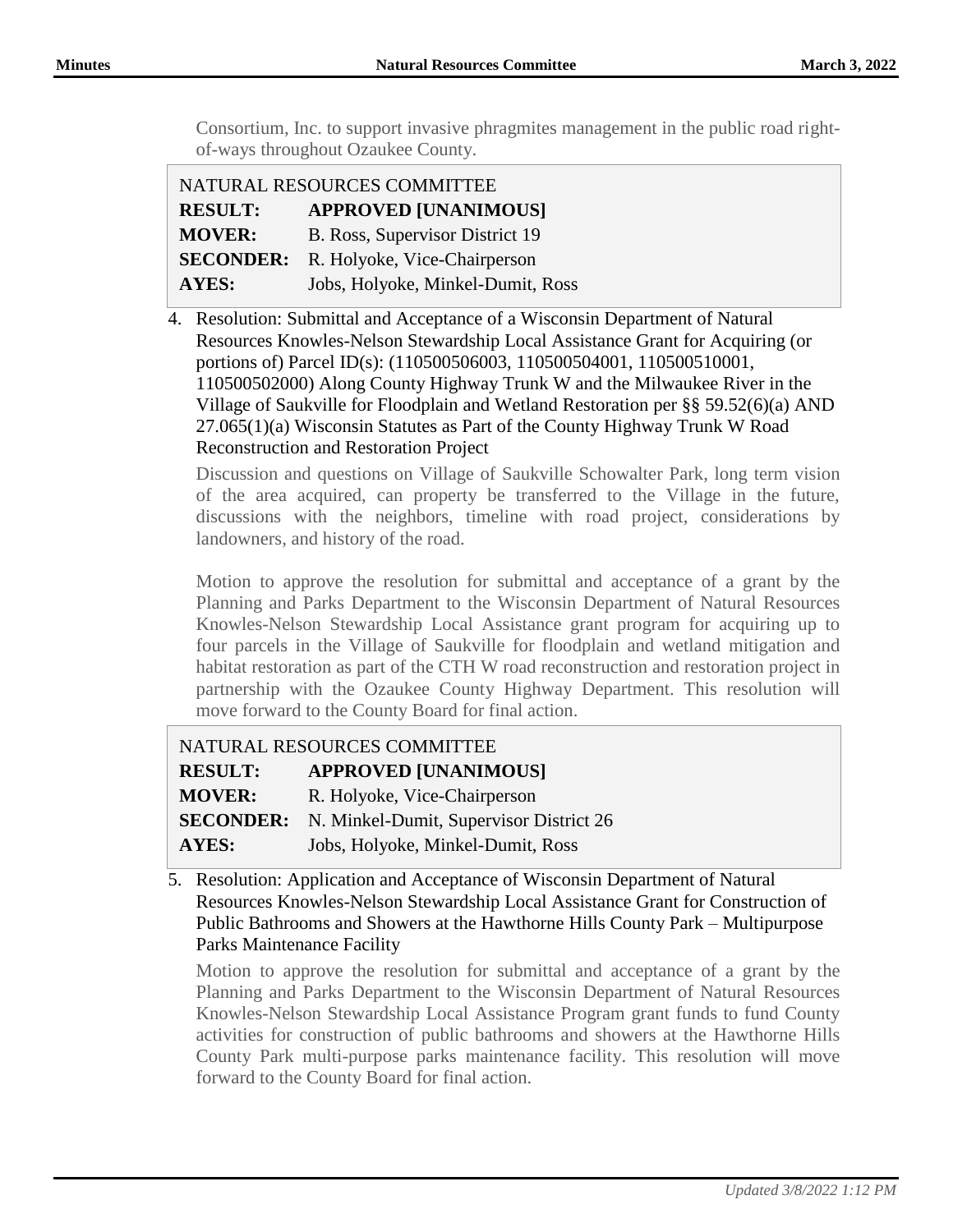**RESULT: APPROVED [UNANIMOUS]**

**MOVER:** B. Ross, Supervisor District 19

**SECONDER:** N. Minkel-Dumit, Supervisor District 26

**AYES:** Jobs, Holyoke, Minkel-Dumit, Ross

6. Resolution: WE Energies Underground Easement for Electrical Service at Lion's Den Gorge Nature Preserve

Motion to approve the resolution for a We Energies underground easement at Lion's Den Gorge Nature Preserve for required electric service. This resolution will move forward to the County Board for final action.

| NATURAL RESOURCES COMMITTEE |                                   |
|-----------------------------|-----------------------------------|
| <b>RESULT:</b>              | <b>APPROVED [UNANIMOUS]</b>       |
| <b>MOVER:</b>               | B. Ross, Supervisor District 19   |
| <b>SECONDER:</b>            | R. Holyoke, Vice-Chairperson      |
| <b>AYES:</b>                | Jobs, Holyoke, Minkel-Dumit, Ross |

7. 2022 Golf Course Operations Summary and Recommended 2022 Golf Course Fees/Rates and Programs

Mr. Struck provided a brief summary of the 2021 golf season. Overall, there will be improved technology services and upgrades in course conditions and a 5% increase in green fees across the board is recommended for 2022.

Motion to approve the recommended Golf Course fees and programs for the 2022 golf season at Hawthorne Hills and Mee-Kwon Park Golf Courses.

| NATURAL RESOURCES COMMITTEE |                                         |
|-----------------------------|-----------------------------------------|
| <b>RESULT:</b>              | <b>APPROVED [UNANIMOUS]</b>             |
| <b>MOVER:</b>               | B. Ross, Supervisor District 19         |
| <b>SECONDER:</b>            | N. Minkel-Dumit, Supervisor District 26 |
| <b>AYES:</b>                | Jobs, Holyoke, Minkel-Dumit, Ross       |

## *b. Discussion Items:*

1. Update on Lion's Den Gorge Nature Preserve Pavilion Construction Change Order

Mr. Struck reported on the change orders for the locksets for the Lion's Den Gorge Park Shelter at a cost of \$3,327 and insulation of the bathroom ceilings at a cost of \$2,255.

Two change orders that are working through the process are an outdoor wall mount bottle filler and fountain and replacing urinals in the men's bathroom with waterless.

2. Update on Planning and Parks Department Capital Projects and Ecological Division Projects

Mr. Struck updated the committee on Virmond Park stairway project.

3. Update on Clay Bluffs Cedar Gorge Nature Preserve Acquisition

Mr. Struck provided a summary of the grant funding to date and critical deadlines.